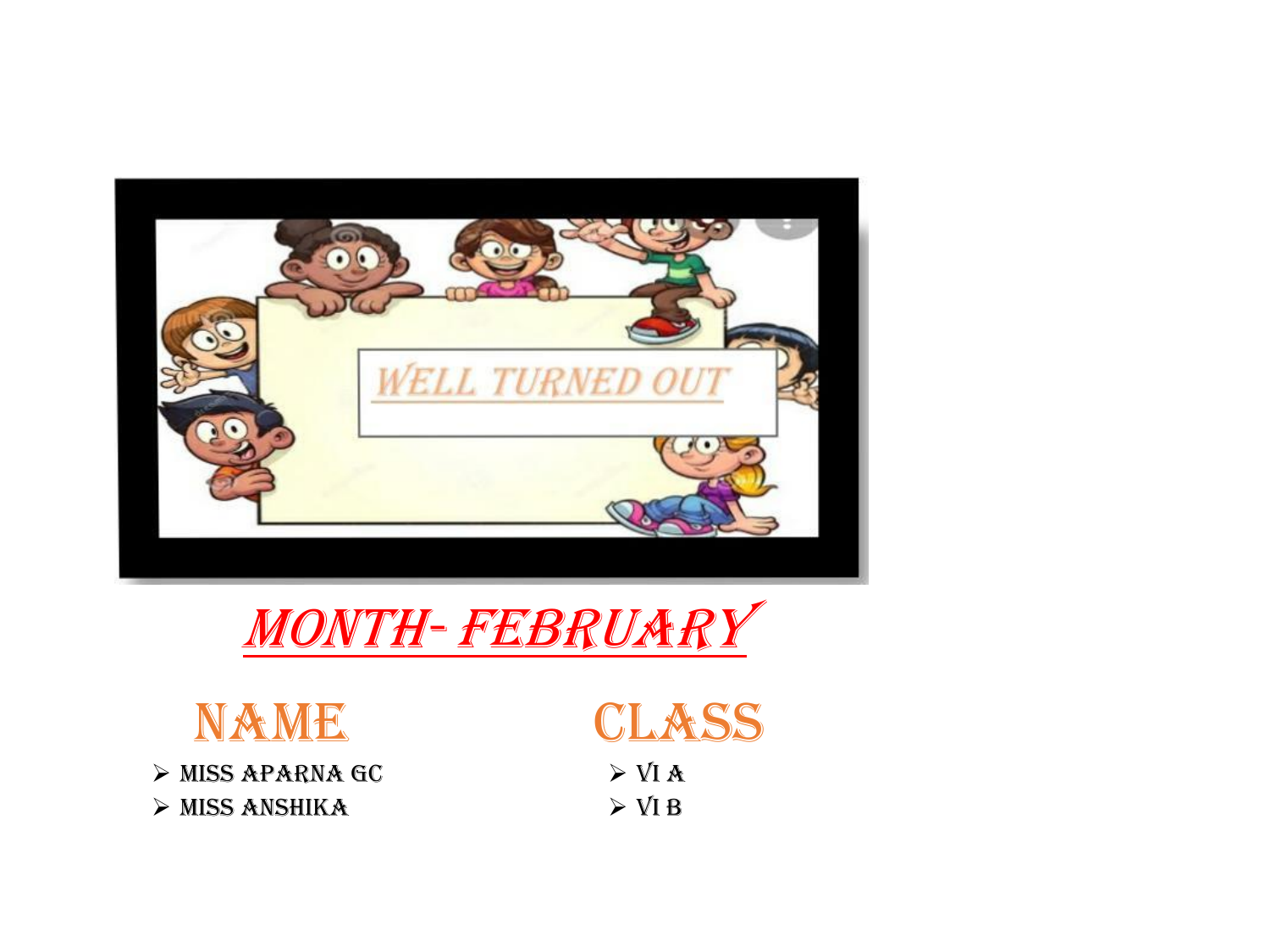| $>$ MISS ANKITA                 | $\triangleright$ VI C   |
|---------------------------------|-------------------------|
| > MISS SWARNIM                  | $\triangleright$ VI D   |
| > MASTER ANUJ KHARKWAL          | $\triangleright$ VI E   |
| $\triangleright$ MISS SAMIKSHA  | $>$ VII A               |
| $>$ MISS AKSHITA                | $\triangleright$ VII B  |
| > MISS SUSHREE BISOYI           | $\triangleright$ VII C  |
| $>$ MISS TANVI                  | $\triangleright$ VII D  |
| > MASTER NIRMAL SINGH           | $\triangleright$ VII E  |
| > MASTER JAI SINGH              | $\triangleright$ VIII A |
| > MASTER ABHAY NANDAL           | $\triangleright$ VIII B |
| > MASTER ATUL SINGH             | $\triangleright$ VIII C |
| $\triangleright$ MASTER SUMIT   | $\triangleright$ VIII D |
| $>$ MASTER PRINCE RAWAT         | $\triangleright$ VIII E |
| > MISS SHUBHANGINI SEN          | $>$ IX A                |
| > MASTER HEMANT SINGH           | $>$ IX B                |
| > MISS ISHIKA NEGI              | $>$ IX C                |
| > MISS KANISHKA THAPA           | > IX D                  |
| MISS BARKHA BHAVANIYA           | $>$ IX E                |
| $\triangleright$ MISS SHAKSHIKA | $>$ X A                 |
| > MISS SRISHTI JUYAL            | > X B                   |
| > MASTER DEWANSH CHUHAN         | $\triangleright$ X C    |